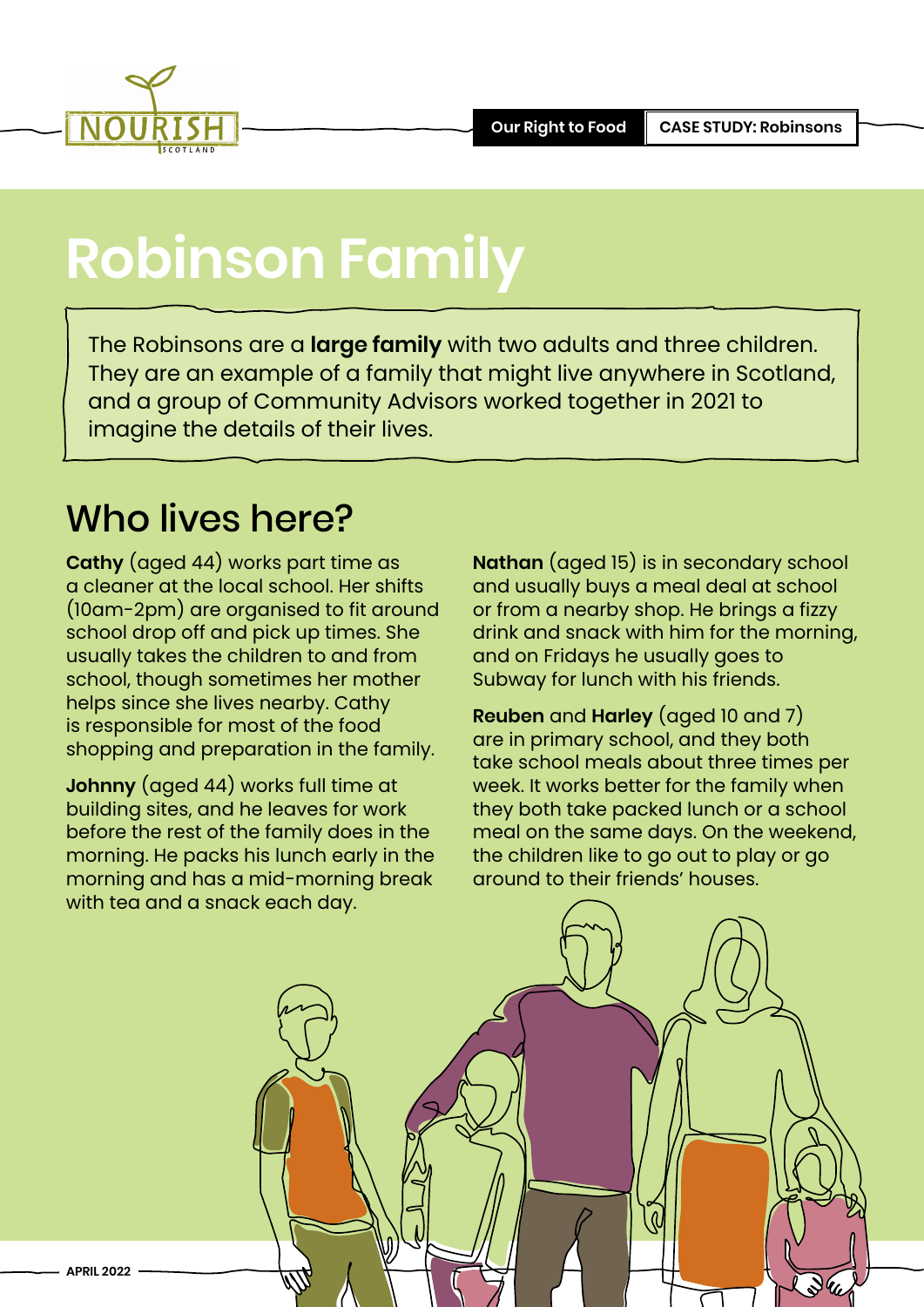## **Co-creating Our Families**

The **[Our Right to Food](https://www.nourishscotland.org/projects/our-right-to-food/)** project aims to understand what the right to food looks like for families living in Scotland, and how we'll know if we're making progress. We wanted to know what people in Scotland would choose as a healthy and enjoyable way to eat if incomes from wages and benefits were sufficient. We are doing this so that rights holders and decision makers can better identify how to make this accessible for all. The project is funded by the Joseph Rowntree Charitable Trust and delivered by Nourish Scotland.

In 2021, we worked with groups of Community Advisors to co-create four case study families living in two different household sizes:

- ◗ **Large family**: two adults with three children (aged 7, 10 and 15)
- **Small family:** single parent with two young children (aged 2 and 5)

**Community Advisors** were people with experience shopping for, preparing and eating in families in today's Scotland. They have diverse cultural, geographic and socioeconomic backgrounds, and they worked together to co-create case study families that they believed most people in Scotland would recognise.





Community Advisors created the foundation for the family's shopping list by imagining, discussing and negotiating each part of the day and week for the family members. For example, this group decided that the Robinson Family would have an 'easy night' on Friday, with pizzas, snacks and a film together. Once a month, this might be a takeaway fish supper or a meal out together. The aim for Friday night was to have something that everyone enjoys, with little preparation and clean up, so that the family can relax after a busy week.

Together, we explored how families in these household sizes are likely to shop, prepare and eat food each week to establish a strong understanding of current cooking and eating patterns. This helped the groups think about what the families *would* eat if everyone was able to afford the food that keeps them healthy and well.

The shopping lists we developed together include the healthiest balance of foods that people with experience shopping for, preparing and eating in families could agree is a good fit for people's lives and would be enjoyed by most people in today's Scotland.

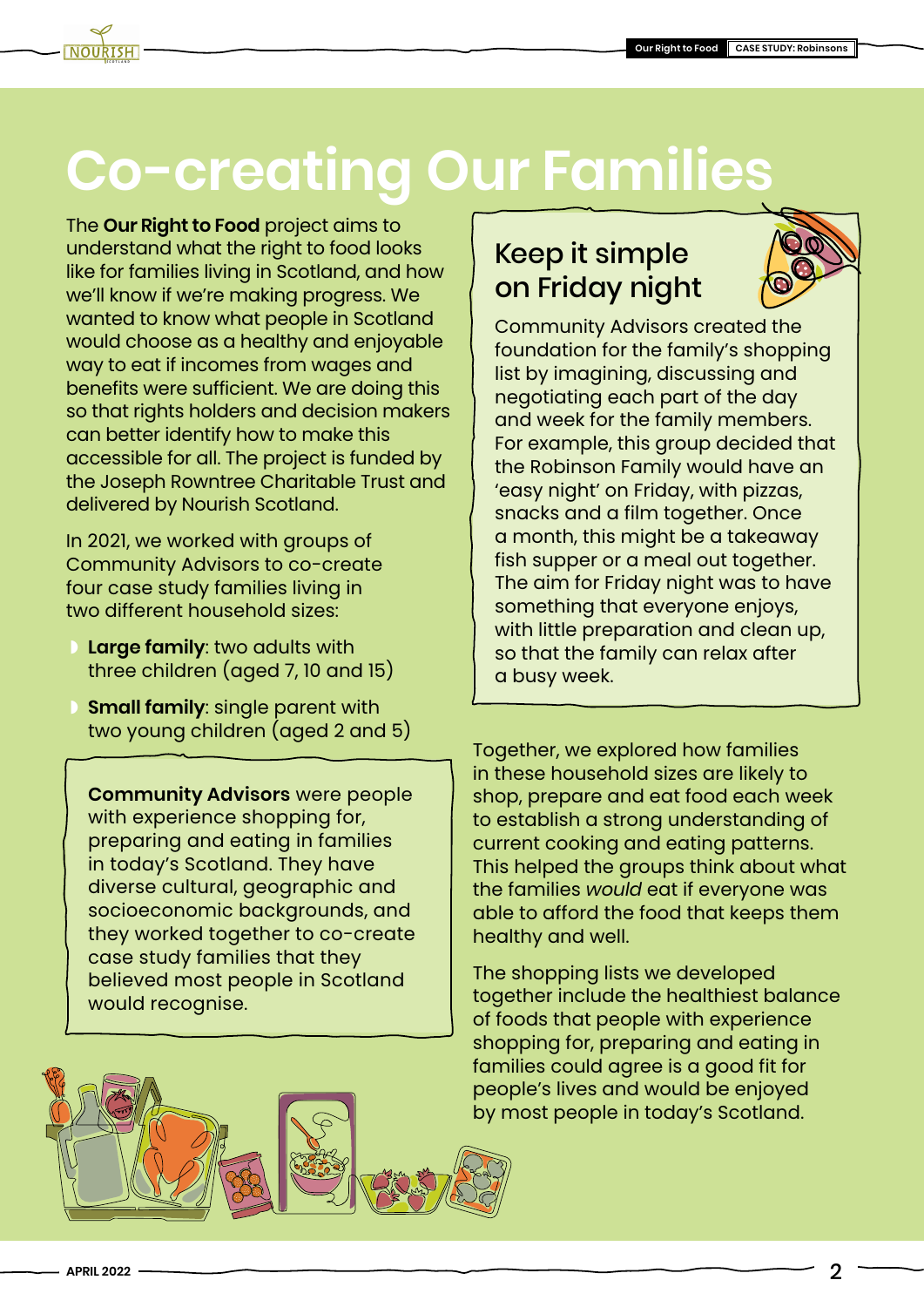# **Eating Patterns**

## Weekday Lunches

**Johnny** and **Cathy** bring packed lunches to work each day, apart from Friday, when they get a meal deal from Subway or Greggs. Johnny's packed lunches are usually a bowl of leftover Lentil Soup with a roll or a ham, cheese and cucumber sandwich. Alongside this, he'll take in a piece of fruit, packet of crisps and/or a yoghurt and a diet fizzy drink. Cathy also brings leftover Lentil Soup when it's available, and on the other days she is likely to bring an instant soup packet and breakfast bar to have with her cup of tea. She likes to have a yoghurt when she gets home mid-afternoon.

**Nathan** (secondary school) brings a mid-morning snack with him every day, keeping his pocket money for meal deals, either at a local shop, the school canteen or a trip to Subway with his friends on Fridays. On days he gets his lunch at a local shop, he usually brings a piece of fruit, like an apple or banana, to go with his lunch.



*…if there's certain things that your kids like, you can pre-book it in the sense, you know, say, "well I'll go for a packed lunch these days and have a hot meal or a school meal these days."* (Group 1)

**Reuben** and **Harley** (primary school) eat school meals about three times each week, bringing a packed lunch the other two days. Cathy finds it easier to send packed lunches in for both children on days when one of them doesn't like what will be on offer at school. Packed lunches include a ham and cheese sandwich and one or two additions, like cucumber and carrot sticks, an apple or banana, small yoghurt or a packet of crisps.



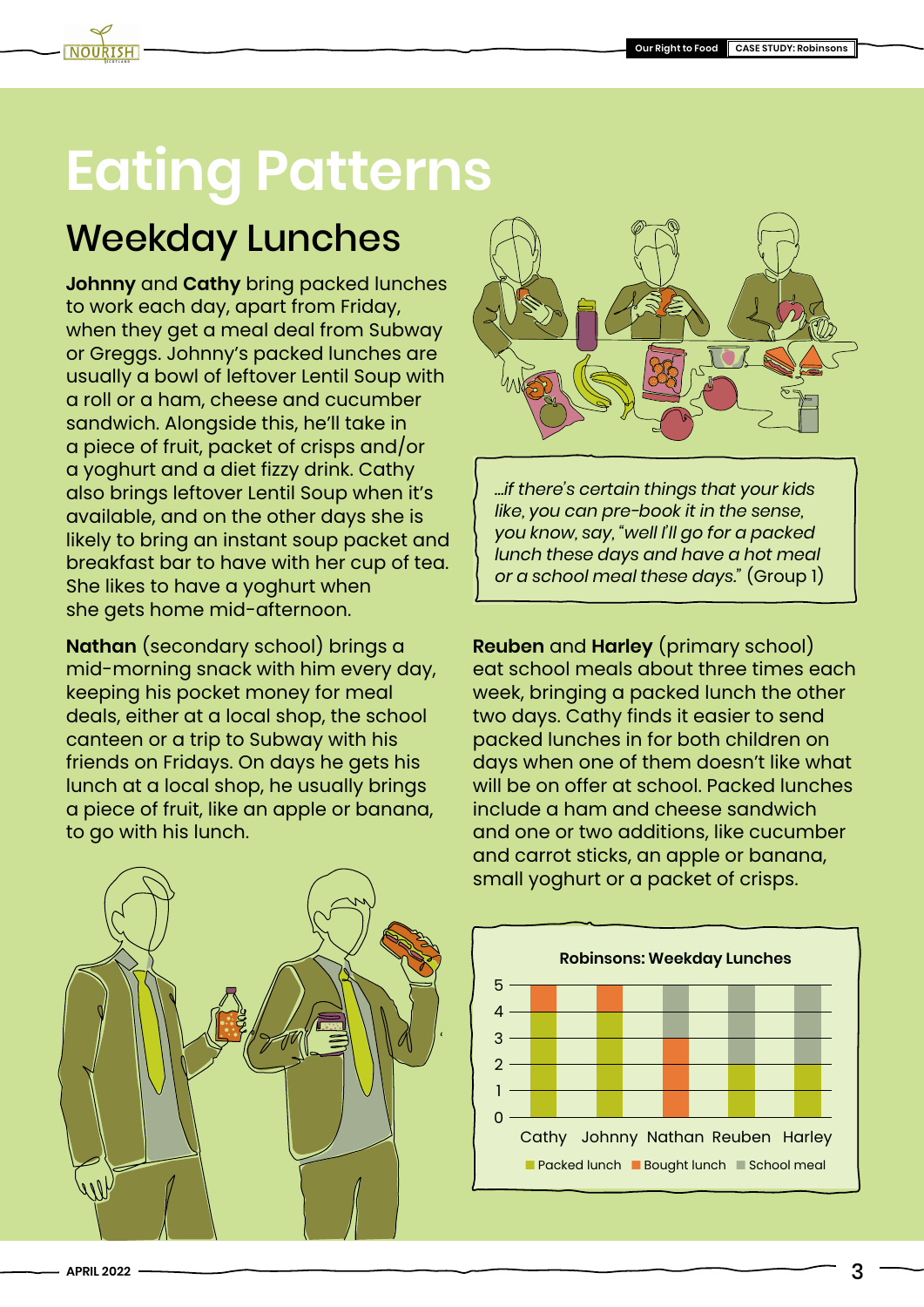

# **Cooking Patterns**

### Dinner Preparation

The Robinsons always try to prepare and eat meals that everyone in the family will enjoy. This includes family favourites like Spaghetti Bolognese and Mince and Potatoes. Once each week they have Rice and Bean Fajitas in an effort to eat less meat and because each person can add the toppings they like best.

The family cooks from scratch about four evenings per week. Friday evening is a time to relax, and they will either have a pizza night with the whole family or order a takeaway (once per month). Saturdays are informal, often a mixture of time around the house with people coming and going to different friends' houses or activities. On Sunday they tend to have homemade Lentil Soup for lunch and a Roast Chicken dinner.







| <b>Scratch</b>    | Chicken pasta / tuna pasta (Monday)<br>Mince and potatoes with broccoli (Tuesday)<br>Spaghetti bolognese and garlic bread (Wednesday)<br>Roast chicken dinner (Sunday) |  |
|-------------------|------------------------------------------------------------------------------------------------------------------------------------------------------------------------|--|
| <b>Assisted</b>   | Vegetarian fajitas (Thursday)                                                                                                                                          |  |
| <b>Assembled</b>  | Fish finger sandwiches (Saturday)                                                                                                                                      |  |
| Convenience       | Supermarket pizzas and garlic bread (3 Fridays per month)                                                                                                              |  |
| <b>Takeaway</b>   | Fish supper, sausage, pizza, chips and fizzy drinks (I Friday per month)                                                                                               |  |
| <b>Eating out</b> | Family eats out every other month, including birthdays for adults and teenager.<br>Replaces takeaway dinner that month.                                                |  |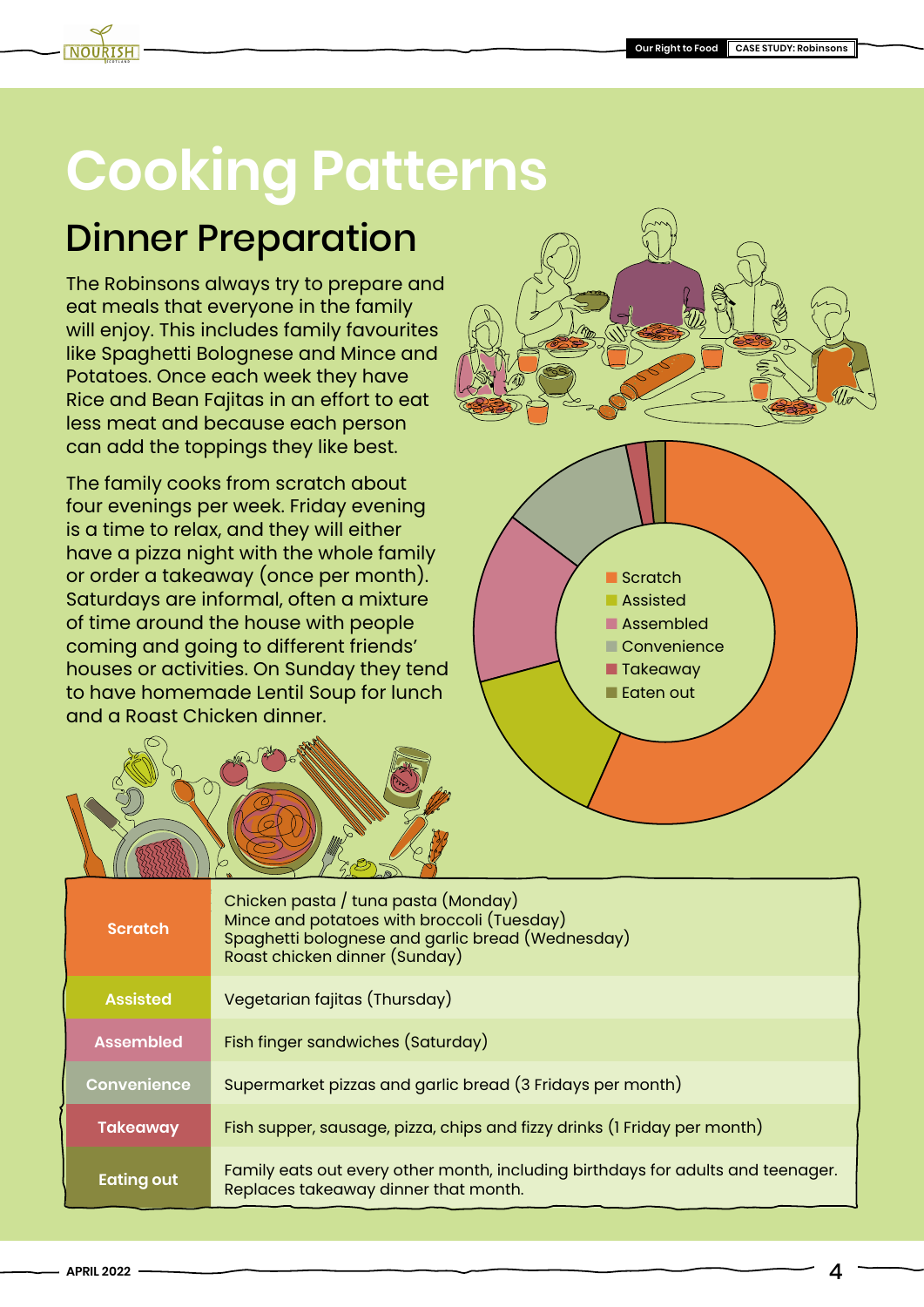# **Shopping List**

## What is included?

Each item on the family's shopping list comes from the discussions we had with groups of Community Advisors over a series of monthly meetings in 2021. Choices about what kind of foods, brands and amounts were all negotiated by the group members, with input from public health nutritionists and the project team. The lists are an example of a **relatable, recognisable shopping list** for a similar sized household in Scotland today.

## What are they for?

These shopping lists are not a tool for individuals. They are a tool to help decision makers understand what people value, and what is needed to help improve the affordability of culturally valued food that meets our needs. Local and national governments can use this information to see how their actions are influencing people's ability to afford the food that keeps them healthy and well.

#### CLOSER LOOK: Fruit and Vegetables\*\*

| How many?      | How often do they buy this? |
|----------------|-----------------------------|
| 3              | Weekly                      |
| 3              | Weekly                      |
| 1              | Weekly                      |
| 1              | Weekly                      |
| $\overline{2}$ | Weekly                      |
| 1              | Weekly                      |
| 1              | Weekly                      |
| $\overline{2}$ | Weekly                      |
| 1              | Weekly                      |
|                | Weekly                      |
| 1              | Weekly                      |
| $\overline{2}$ | 3 times per month           |
| 1              | 2-3 times per month         |
| 1              | 2 times per month           |
| 1              | 2 times per month           |
| T              | 1-2 times per month         |
|                | 1-2 times per month         |
|                |                             |

\* Only 150ml of fruit juice or smoothie counts as one of your 5-a-day.

\*\* Beans or pulses, like baked beans and lentils, can also count towards one of your 5-a-day.